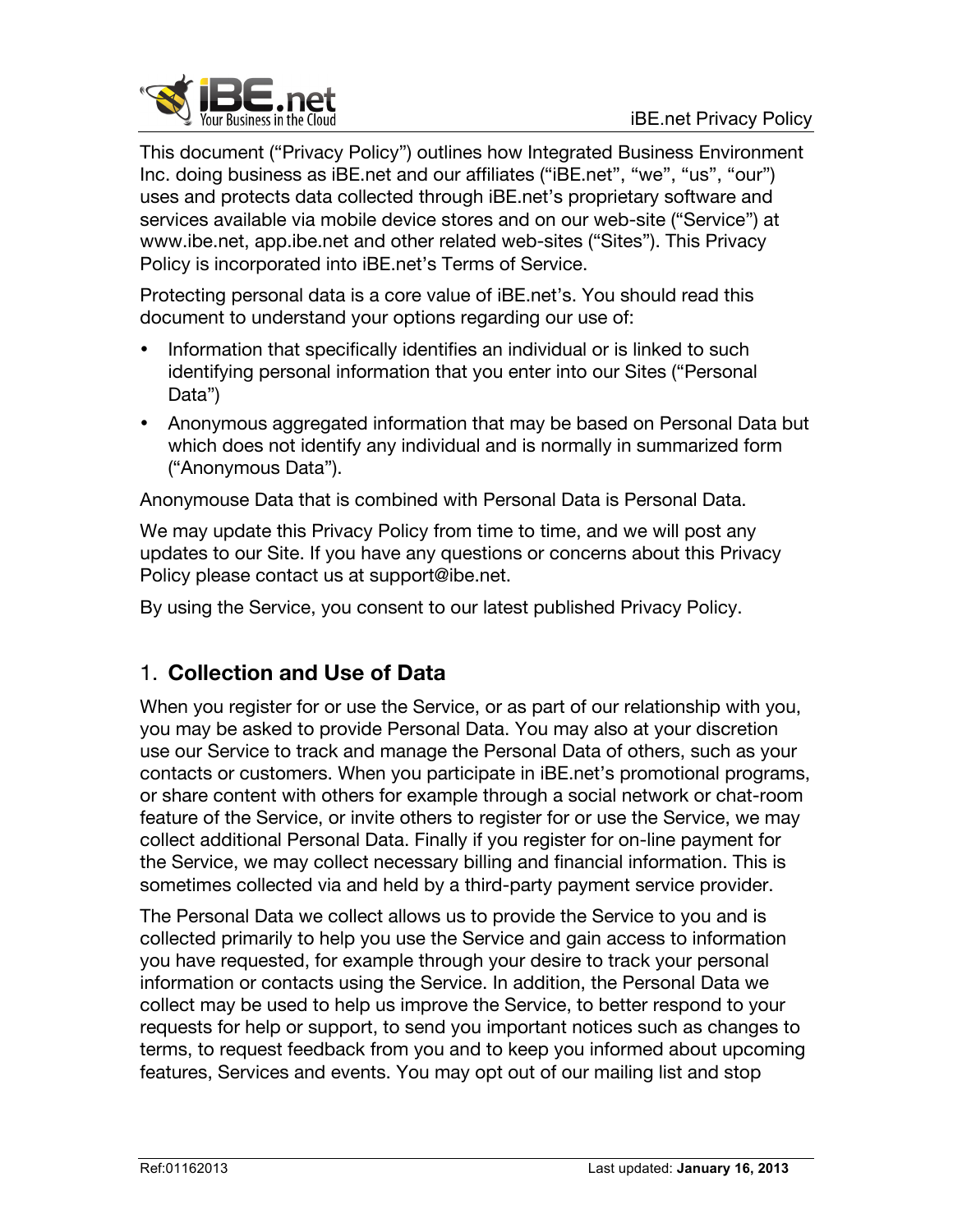

receiving information of a promotional nature from us at any time, via the Service.

Anonymous Data may be collected through your use of the Service or as a result of visiting our Sites, or created by us through aggregation of Personal Data. Anonymous Data may be used for any purpose, including to help us better understand customer behavior, gain feedback on the usage of our Services, to improve the Service for example in the development of new features, and for our own internal auditing, data analysis, marketing and research purposes.

Cookies and related technologies are small data files stored on your device or computer at the request of a web-site to enable that web-site to recognize the user via their device, and retain certain preferences for that user, for example remembering their username and password for a limited time-period for convenience. We treat non-personal information such as IP addresses and geolocations collected via cookies as Anonymous Data, unless it is combined with Personal Data or unless it is considered personal information by local law. You may block, or receive warnings about cookies at any time through your web browser preferences – please refer to the help documentation on your specific browser for more information. We use cookies for your convenience when you repeatedly use the Service and we cannot guarantee access to all features of the Service if you block cookies in your browser.

Emails sent automatically by the Service may include clickable buttons or texts which when clicked perform certain updates or notifications to the Service for your convenience. We may track your usage of click-through email texts. We may also track whether you have opened a email sent by the Service.

Our web-site may be linked to services provided by third parties not owned or operated by iBE.net who assist us in delivering the Service, or who work with us in jointly marketing, developing or delivering the Service ("Third Parties"). Your disclosure of Personal Data to Third Parties is normally subject to the privacy policies of the Third Party, and we do not have control over their web-sites. Any Personal Data that we send to or receive back from the Third Party without your knowledge shall however be subject to the terms of this Privay Policy.

## 2. **Protection of Your Data**

iBE.net takes precautions to ensure physical, procedural, and technical safeguards to preserve the integrity and security of your Personal Data, and to prevent any loss, theft, unauthorized access, deletion or mis-use of Personal or Anonymous Data. The Service uses Secure Sockets Layer (SSL) encryption for our web-pages where Personal Data is collected, and you must use an SSLenabled browser to access the Service. We operate on the principle that iBE.net's employees, agents and contractors must have a reasonable business need to access any Personal Data.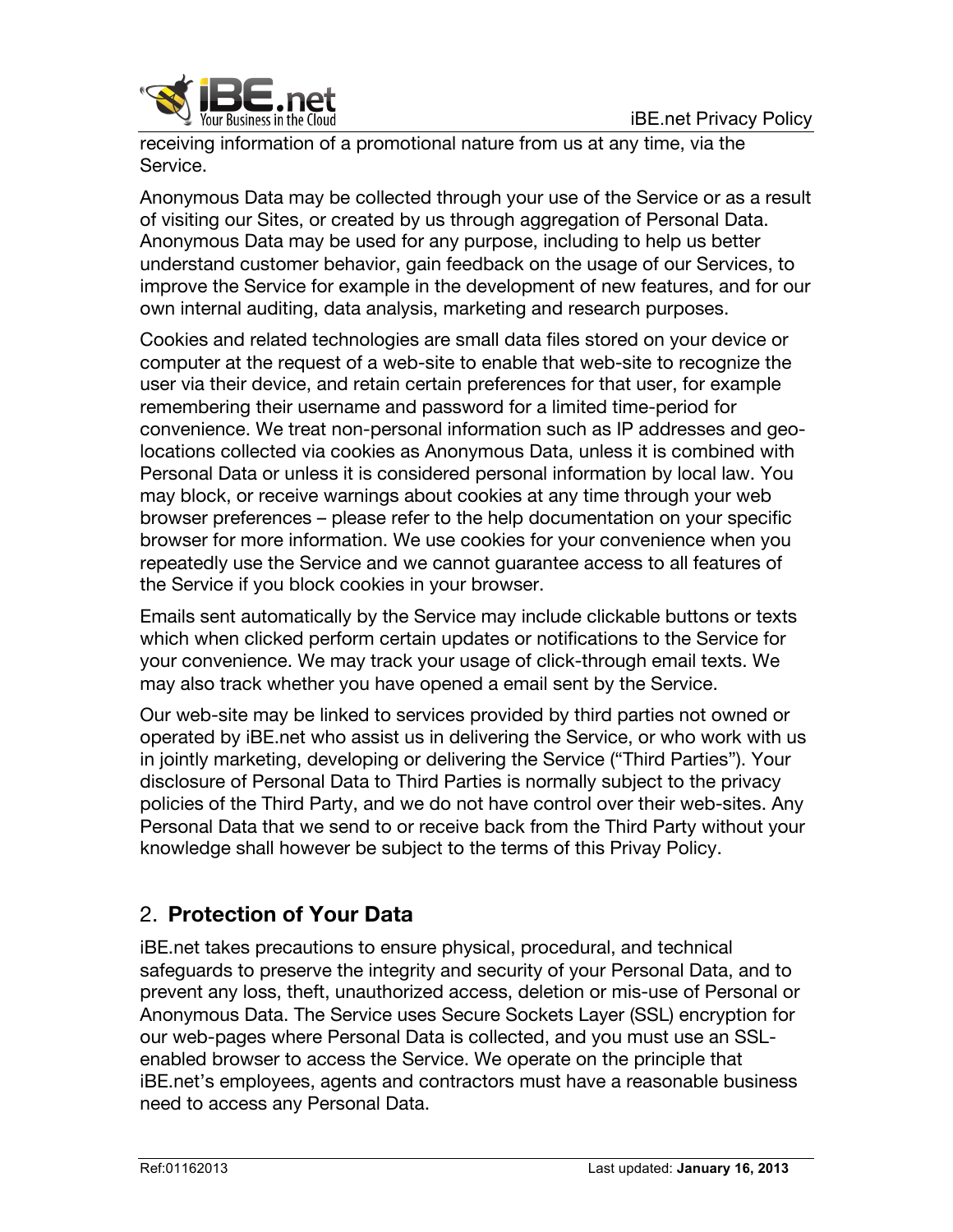

iBE.net only shares Personal Data with Third Parties that require such information to provide services so that we may deliver the Service. The Service has controls in place to prevent one organization from viewing or updating the data belonging to another organization, beyond basic access rights inherent when electing to collaborate, send messages or share documents.

Personal Data is shared by default with other members of your organization using the Service or with other persons whom you have invited to use the Service on behalf of your organization. By default your Personal Data is not accessible to users of the Service who have not registered on behalf of your organization, except for persons you are knowingly sharing your Personal Data with or members of a forum or conversation in which you share Personal Data. You may opt to hide Personal Data from others within your organization using the Service, and you may opt to share Personal Data with people outside your organization who use the Service or who use the Service other than on your behalf.

We will not share Personal Data with Third Parties for their own internal business or marketing purposes. We may disclose Personal Data if we are legally required to do so, or if it is reasonably necessary to comply with a law or legal authority, or to protect the rights, property or safety of the Service including protection from fraudulent, abusive or unlawful use of the Service. In the event that another company acquires all or substantially all of the assets of our business through a consolidation, merger, asset purchase, or other transaction by operation of law or fact, we reserve the right to transfer all data (including Personal Data) that is in our possession or under our control to such acquiring party.

We will provide you access to Personal Data collected from you so that you may correct, amend or delete that information. We will not alter your Personal Data without your prior consent.

We will make best commercial efforts to notify your promptly as soon as we are aware of any data security breach or unplanned disclosure involving your Personal Data.

You may choose not to provide Personal Data to our Service, which may in turn prevent you from using the Service. You may opt out of promotional and marketing materials but we may still send you critical notices that require action or notification as part of your continued use of the Service. Ultimately you provide Personal Data to us and to Third Parties at your own risk and you should be careful in giving out your Personal Data to any external party.

The Service is not directed to persons under 13 years of age and we will not knowingly collect any Personal Data from persons under 13 years of age. Protecting the privacy of children is particularly important and we will delete Personal Data of persons under 13 years of age that we are aware of, unless express consent is given by a parent or guardian to retain such data.